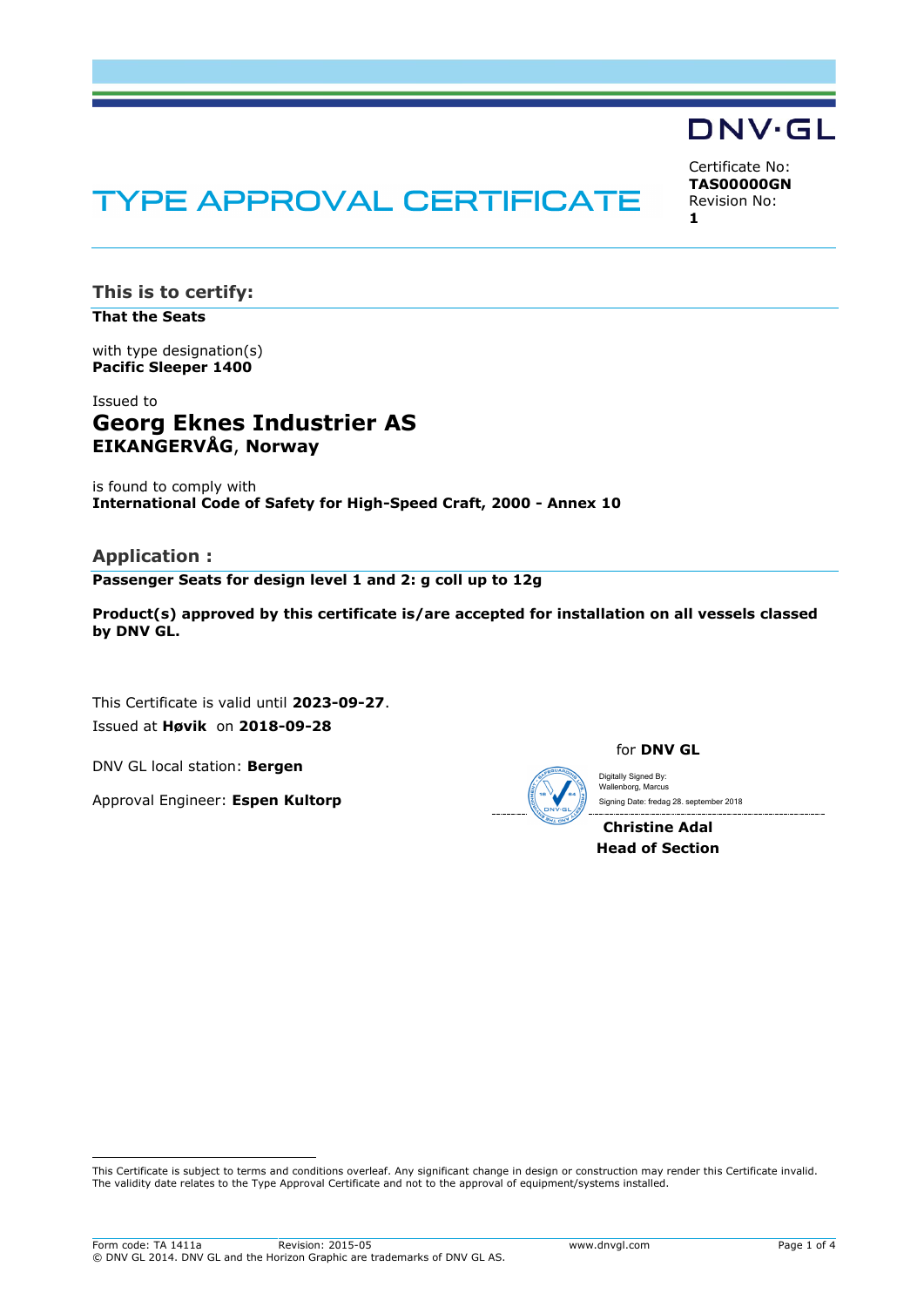Job Id: **262.1-016869-3** Certificate No: **TAS00000GN** Revision No: **1**

## **Product description**

Passenger Seats of "*Reclining*"-design mounted on legs/rails fixed to deck of craft. Number of legs depends on number of Seats and actual level of collision design acceleration.

Type designation: "Pacific Sleeper 1400".

Basic construction consists of: Back/Bottom, Complete box, Armest assembly and Floor-Rails.

Basic materials are aluminium-profiles/plate/casting and steel bolts/details.

Upholstery consists of foams/fabrics composed of different types and quality.

## **Application/Limitation**

The approval covers *strength and mounting* of Seats according '2000 HSC-Code':

- *Design level 1* as specified for collision acceleration/g<sub>coll</sub> up to 3g.
- *Design level 2* as specified for collision acceleration/g<sub>coll</sub> from 3 to 12g.

Seats are approved for the following conditions *relative to the craft:* 

- *- Forward* facing, for g<sub>coll</sub> up to 12g;
	- $\circ$  1 seater with belt.
- *Rearward* facing, for g<sub>coll</sub> up to 12g; o 1 seater without belt.
- *Forward and Aftward* facing, for g<sub>coll</sub> up to 3g;
	- o seater without belt.

Seats are to be mounted to deck as tested (ref. documentation overleaf):

*-* Fixation by 5 mm rivets A2 spaced according drwg.no.293/41-B.

Deck structure of craft is *not* part of this approval, but is assumed separately approved.

Other mounting and  $q_{coll}$  may be accepted based on separate approval case by case.

#### **Approval conditions**

Type Approval is issued based on Class Programme DNVGL-CP-0140 "Passenger and crew seats". The approval covers requirements to Seats in Ch.4.4, Ch.4.5 and Appendix 10 of the "International Code of Safety for High-Speed Craft, 2000", as referred to in DNV GL Rules for Classification: High Speed and Light Craft, Pt.3 Ch.7 at date of issue.

The approval covers the *strength* of Seat and mounting with respect to *collision* only. *Note: Restricted use of combustible materials according to HSC-Code sec.7.4.3 is not part of this approval.*

Any Seat/Lap-belts are assumed separately approved according to relevant standard.

Any changes which may influence the strength or safety of the Seat, shall be reported for evaluating the need for revision of the approval.

Any additional equipment may be accepted based on documentation and/or survey prior to installation, showing that strength/safety will not be influenced.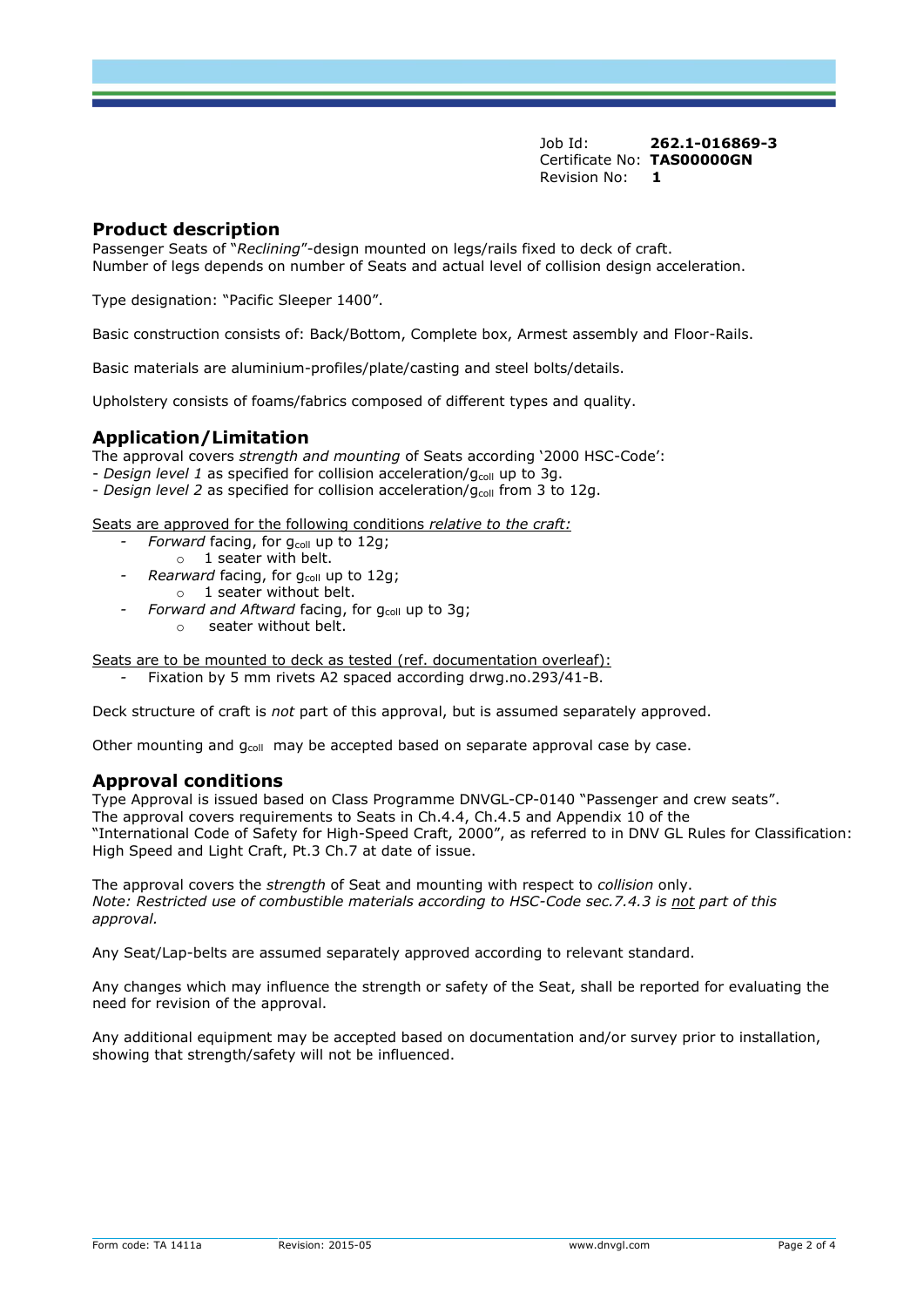Job Id: **262.1-016869-3** Certificate No: **TAS00000GN** Revision No: **1**

## **Type Approval documentation**

Seats/mounting is covered by the following main drawings/documents, reference:

| Title                      | <b>Drawing</b>                                                 |
|----------------------------|----------------------------------------------------------------|
| Assembly "Pacific Sleeper" | 431/92-C 'Pacific 1400 Complete Assembly', dated 06.05.2012    |
|                            | 502/87-G 'Complete Box Pacific 1400', dated 12.05.2012         |
|                            | 602/10-E 'Front Row Box Assembly', dated 03.01.2012            |
| Sidepanel                  | 502/85-F `ABS Sidepanel Assembly Left', dated 12.05.2012       |
|                            | 502/47-D 'Box Sidepanel Left', dated 30.04.2012                |
|                            | 502/51-K `HC Plate Left', dated 30.04.2012                     |
| Armrest                    | 431/87-H 'Armrest Assembly Right', dated 22.04.2012            |
|                            | 431/23-A 'Sidecover Assy', dated 11.08.2009                    |
| <b>Back</b>                | 502/72-E `Rygg Sammenstillning Pacific 1400', dated 06.05.2012 |
|                            | 100/12-C 'Ryggramme', dated 16.02.2009                         |
|                            | 502/50-I 'Back Panel', dated 30.04.2012                        |
|                            | 502/49-E 'Top Panel', dated 30.04.2012                         |
| <b>Seat</b>                | 602/06-B 'Seat Complete Assembly', dated 09.11.2012            |
|                            | 502/38-D 'Seat Complete Assy Pacific 1400', dated 06.05.2012   |
|                            | 502/71-D 'Sete Sammestillning Pacific 1400', dated 06.05.2012  |
|                            | 110/13-C 'Seteramme', dated 17.02.2009                         |
| Profile back/seat          | EKS 5243-A, dated 16.03.1990                                   |
| <b>Beam</b>                | 202/92-B 'Avstiver Sete Sammenstillning', dated 11.03.2009     |
|                            | 402/58-A 'Supporttube', dated 22.04.2010                       |
| Rail, up to 3q             | -, Profile SKMBT-C45413111515480, signed 27.03.01              |
| Rail, over 3g              | F38497, 'EKS 0265', dated 13.09.1989                           |
| <b>Rail Fixation</b>       | 293/41-B, 'Installation Instructions', dated 20.11.2013        |

Materials used are specified/referred to in the drawings/documentation above.

Any Seat/Lap-belts are assumed separately approval according to relevant standard.

#### **Tests carried out**

Dynamic test according to '2000 HSC-Code' Annex 10 section 3 was undertaken by Autoliv Sverige AB, reference:

- Report TO-13212206, project 90210, test T-13286954 dated 11.10.2013;
- Covering forward and rearward tests of Seats mounted on typical aluminium deck panel.

Static test according to '2000 HSC-Code' Annex 10 section 2 was undertaken by Georg Eknes Industrier AS, reference: - Static Seat Test - Pacific Sleeper 1400, drwg.no. 174/76-A, dated 20.03.2014.

*Note: Fire test of combustible materials in accordance with HSC-Code sec. 7.4.3 is not part of this approval.*

## **Marking of product**

Seats are to be marked with type/model-designation(s) and name of manufacturer.

*Note: MED-marking (acc. to Maritime Equipment Directives 2014/90/EC) does not apply for strength of Seats, but applies to fire safety of combustible materials, which are not part of this approval.*